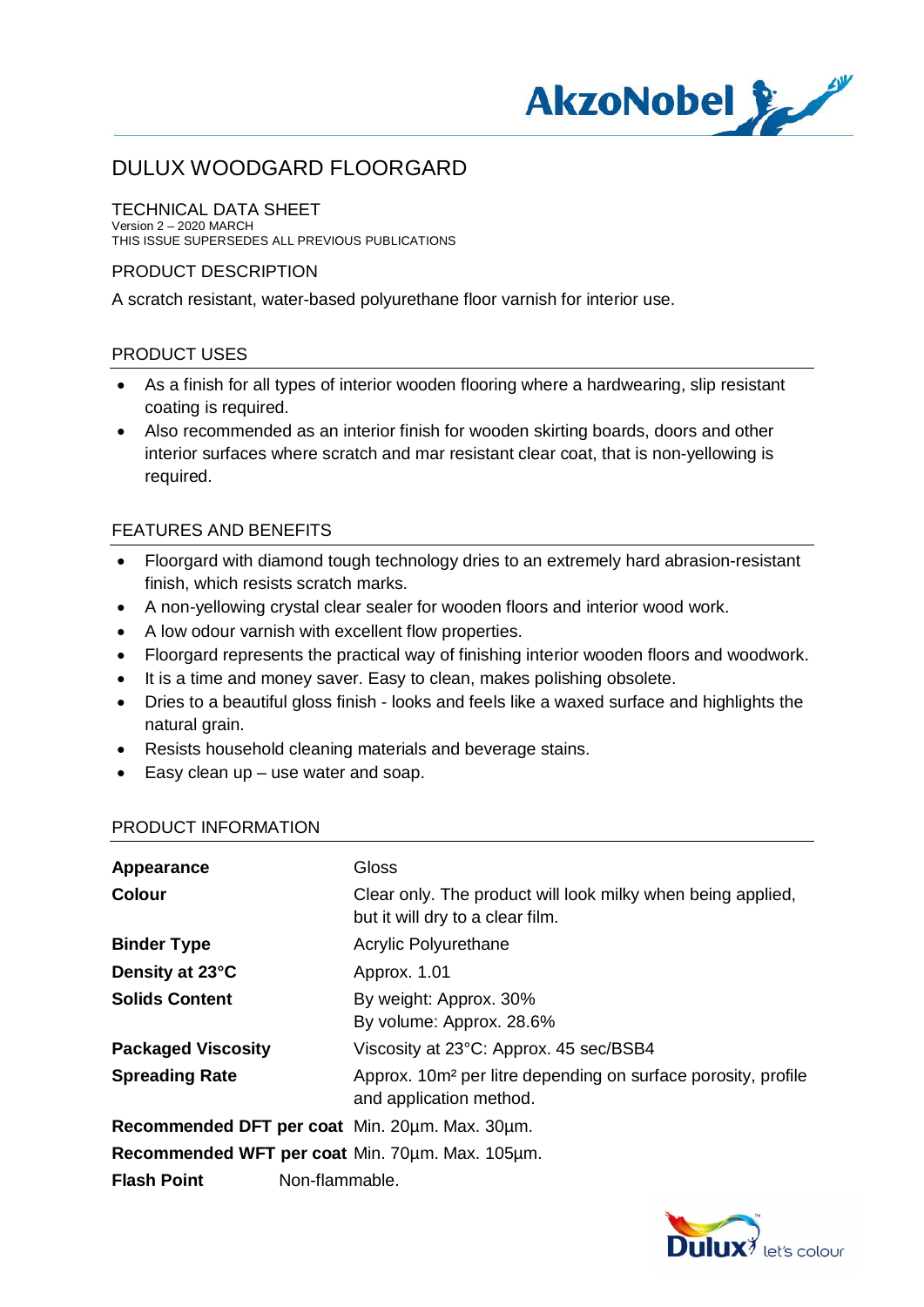

### APPLICATION INFORMATION

| Mixing                | Stir until homogeneous with a flat paddle before use.                                                                                                                                                         |
|-----------------------|---------------------------------------------------------------------------------------------------------------------------------------------------------------------------------------------------------------|
| Surface conditions    | Surface Temperature between 10 - 35°C. Relative Humidity<br>between 10 - 85 % OR 2°C above dew point minimum.                                                                                                 |
| Application methods   | Brush, roller (short-nap mohair or foam).                                                                                                                                                                     |
| Thinner               | Thinning not recommended. Ready for use after thorough<br>stirring.                                                                                                                                           |
| <b>Drying Time</b>    | Touch dry 4 hours at 23°C.                                                                                                                                                                                    |
| <b>Recoating Time</b> | 18 hours at 23°C (Drying times will be extended during cold,<br>wet or humid conditions.)                                                                                                                     |
| Cleaning of equipment | After use, remove as much product as possible, and then<br>clean immediately with water.                                                                                                                      |
| <b>Substrates</b>     | Suitable for application to correctly prepared wooden floors,<br>skirting boards, doors and other interior surfaces where a<br>high resistance to traffic is required.                                        |
| Precautions:          | Do not apply during cold (below 10°C) or wet weather or on<br>to wet or damp wood. Drying times will be affected by<br>weather conditions. Complete cure is reached after 5 days<br>at 23°C and 60% humidity. |
|                       | Do not apply directly to bare metal surfaces - stop nail holes<br>with wood filler. Ensure all sides of the wood, including joints<br>and end-grain, are coated to prevent moisture from entering.            |
|                       | N.B. Woodgard Floorgard is not recommended for<br>decking.                                                                                                                                                    |
|                       | Do not apply during wet weather. This could turn the<br>Woodgard Floorgard to become milky, and in extreme<br>cases, white.                                                                                   |
|                       | Do not smoke and avoid inhaling the fumes of Woodgard<br>Floorgard.                                                                                                                                           |
| <b>Coats Required</b> | For new work, apply three coats. Apply two coats for general<br>maintenance of a surface previously varnished in good<br>condition.                                                                           |

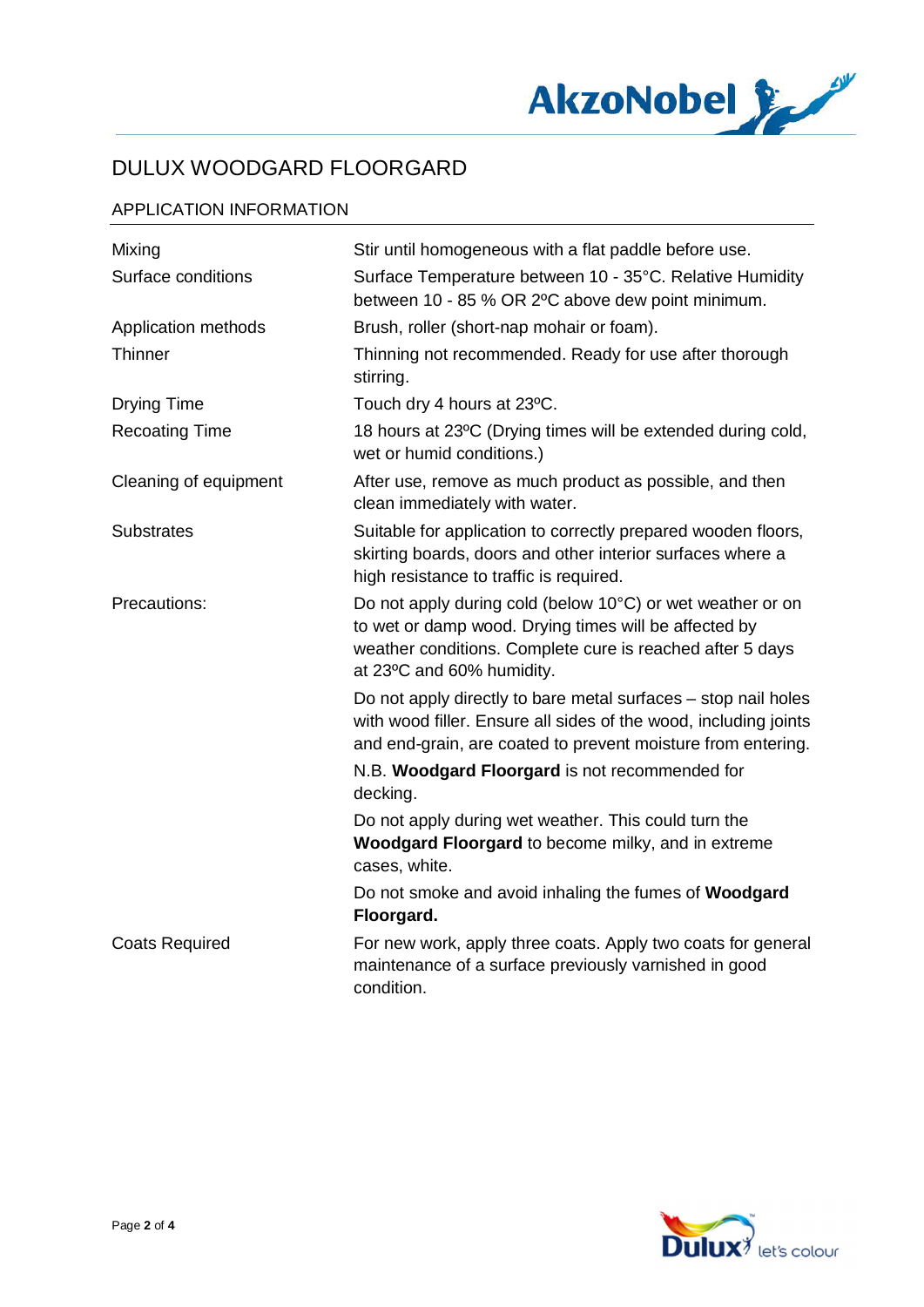

### SURFACE PREPARATION

Ensure that all surfaces to be coated are sound, clean, dry and free from sawdust, oil, grease, dirt, debris and loose or flaking material after surface preparation. Surfaces must be thoroughly dry - no more than 12% moisture content.

#### NEW SURFACES

- Sand the wood with the grain, to eliminate damage to the surface using 150-180 grit sandpaper to a smooth finish. Remove sanding dust from surface with a dry clean cloth or paintbrush for best results vacuum the wood to remove dust.
- · It is advisable to apply a "test piece" to new parquet floors which have been bonded with bitumen, to ensure that the **Woodgard Floorgard** will harden.
- · Apply first coats of **Woodgard Floorgard** and allow drying for 18 hours.
- · Lightly sand to a smooth finish, remove sanding dust and then apply a further two coats of **Woodgard Floorgard**

PREVIOUSLY COATED WOOD IN A GOOD CONDTION, VARNISHED OR WOODGARD WATER-BASED FLOORGARD APPLICATIONS:

- Sand lightly with fine sandpaper, steel wool or fine abrasive pad to a matt finish. Remove sanding dust from surface with a dry clean cloth or paintbrush for best results vacuum the wood to remove dust.
- · It is recommended that a small test area be coated onto old varnish, before coating the whole area to test compatibility. Poor adhesion or compatibility results will require complete removal of all coats applied, back to raw wood.
- · Apply two to three coats of **Woodgard Floorgard**

### PREVIOUSLY PAINTED, VARNISED SURFACES IN POOR CONDITION OR WOOD TREATMENTS CONTAINING OIL OR WAX IN ANY CONDTION:

- · Remove wax or polish by power sanding or suitable chemical treatment. It is not sufficient to just wash the wooden floors with paraffin, as any residual polish will interfere with the adhesion of **Woodgard Floorgard**.
- · Treat wood with suitable WOOD STRIPPER to remove old coatings back to bare wood, wash down with water to neutralise the stripping process and allow drying. Sand as per new wood
- · Apply first coats of **Woodgard Floorgard** and allow drying for 18 hours.
- · Lightly sand to a smooth finish, remove sanding dust and then apply a further two coats of **Woodgard Floorgard**